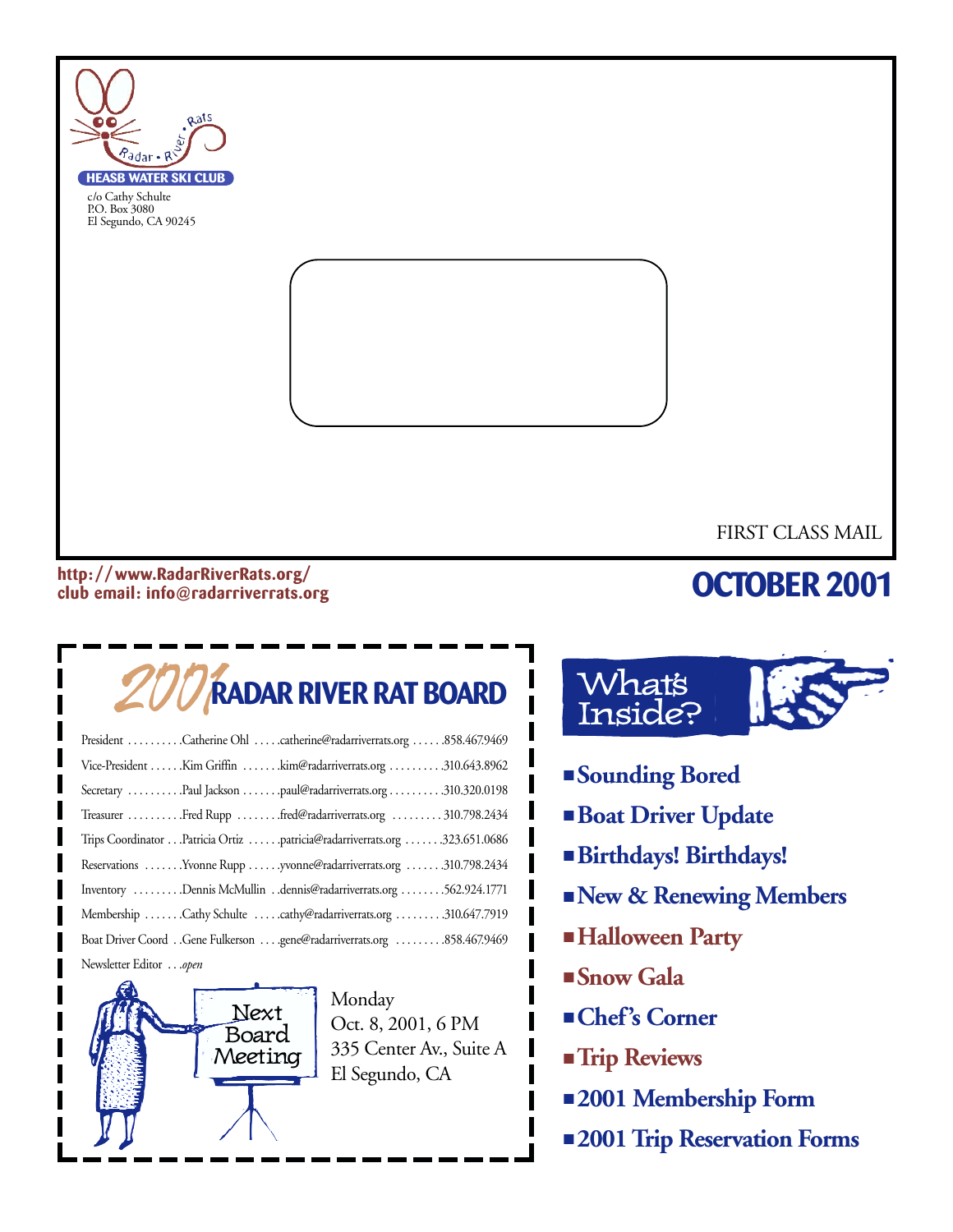# **2001 HEASB Water Ski Club Membership Application**

**Please, ONE application form per membership type (Individual or Family)**

| Name(s):<br><u> 2000 - 2000 - 2000 - 2000 - 2000 - 2000 - 2000 - 2000 - 2000 - 2000 - 2000 - 2000 - 2000 - 2000 - 2000 - 2000 - 2000 - 2000 - 2000 - 2000 - 2000 - 2000 - 2000 - 2000 - 2000 - 2000 - 2000 - 2000 - 2000 - 2000 - 2000 - 200</u> | Home Ph: $\left( \quad \right)$ |
|--------------------------------------------------------------------------------------------------------------------------------------------------------------------------------------------------------------------------------------------------|---------------------------------|
|                                                                                                                                                                                                                                                  |                                 |
|                                                                                                                                                                                                                                                  |                                 |
| Home Address:                                                                                                                                                                                                                                    |                                 |
| City:<br>State: $\angle Zip: \angle$                                                                                                                                                                                                             |                                 |

\*\* Note– That while we will continue to send out newsletters via snail mail, email will become the tool used for more and more of our communication with members. Please print clearly. Thanks.

HAC/Raytheon/Boeing Payroll Number: LOC: \_\_\_\_\_\_\_\_ Bldg: \_\_\_\_\_\_ M/S:

The membership year is from April 1 through March 31.

Please check (ONE only) the type of membership that applies to you:

\_\_\_\_\$20.00 **Single Membership**

\_\_\_\_\$50.00 **Family Membership** (includes kids under 18)

**There is no membership fee for a non-skiing child under the age of 12. However, ALL skiers must be members, regardless of age.**

#### **Submit application with your check payable to HEASB WATER SKI CLUB by mail to: Cathy Schulte, P.O. Box 3080, El Segundo, CA 90245**

This form must be sent to Cathy. DO NOT send this application with your trip reservation or both will be returned, which will affect your trip reservation.

I am willing to help: Yes No

I would like to volunteer / suggest / comment: \_\_\_\_\_\_\_\_\_\_\_\_\_\_\_\_\_\_\_\_\_\_\_\_\_\_\_\_\_\_\_\_\_

WAIVER: I hereby, for myself, my heirs, executors and administrators waive and release any and all rights and claims I may have against Hughes/Raytheon/Boeing Employee Association South Bay (HEASB)Water Ski Club, Hughes/Raytheon/Boeing Employee Association (EA) or its representatives, agents, or board members of any and all injuries. The Hughes/Raytheon/Boeing Employee Association (EA) is a non-profit organization that has no association with Hughes Aircraft Company of Raytheon Systems Co.

| Signature | Date |
|-----------|------|
| Signature | Date |

Revised 4/01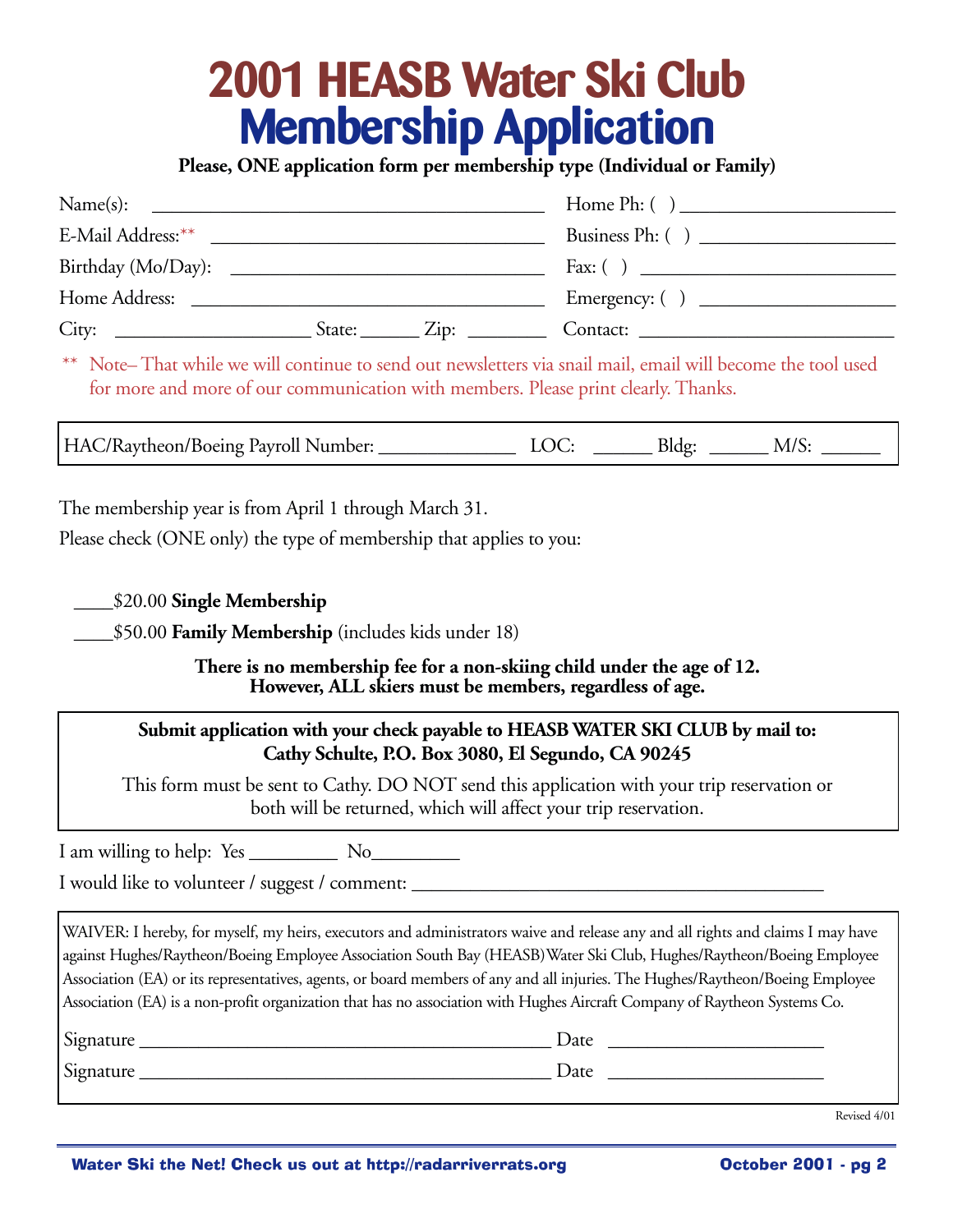

#### **RADAR RIVER RATS PRESENTS**

## **Halloween at the River**

### **October 19-21, 2001**

### River Trips—

We are just back from our second September trip and oh what a trip it was. The weather was perfect and the lack of wind allowed all 35 of us to get in more skiing than our bodies could handle.

There are only two river trips remaining for the 2001 season. Don't miss out. Sign up today!

### Thompson Finale—

The last Thompson trip of the year was great. The weather was pleasant and all had more skiing than they could handle. A lot of people were passing on turns.

**Maury Adler** showed up with his boat at the crack of 7 AM. **Tina** & **Dave Makowski** and **Dennis McMullin** had completed two runs before the crowd started showing up. **Pam Malouf** and **Nancy Clark** arrived together. **Larry Davis** brought his daughter **Melanie** for her first time. Also new to our course was **Armando Morales**. **George Weaver** was back for more. **Sheree Tanouye** did a pass on her trick ski. ■

atherne



# **HAPPY BIRTHDAY TO YOU...**

Gene Fulkerson 10/2 Julian Watkins 10/2 Steve Klinger 10/6

Kip Mc Guire 10/6 Betty Jeffrey 10/10 Jami Thibault 10/15

Simone Beaudoin 10/22 Sandy Langston 10/28

## **NEW AND RENEWING MEMBERS**

Dana Alschuler Melanie Davis John Freeman

Ed Howard Cindy Lemos Armando Morales Emilio H. Morales Patricia Morales Ellen Slaton Ben Stern